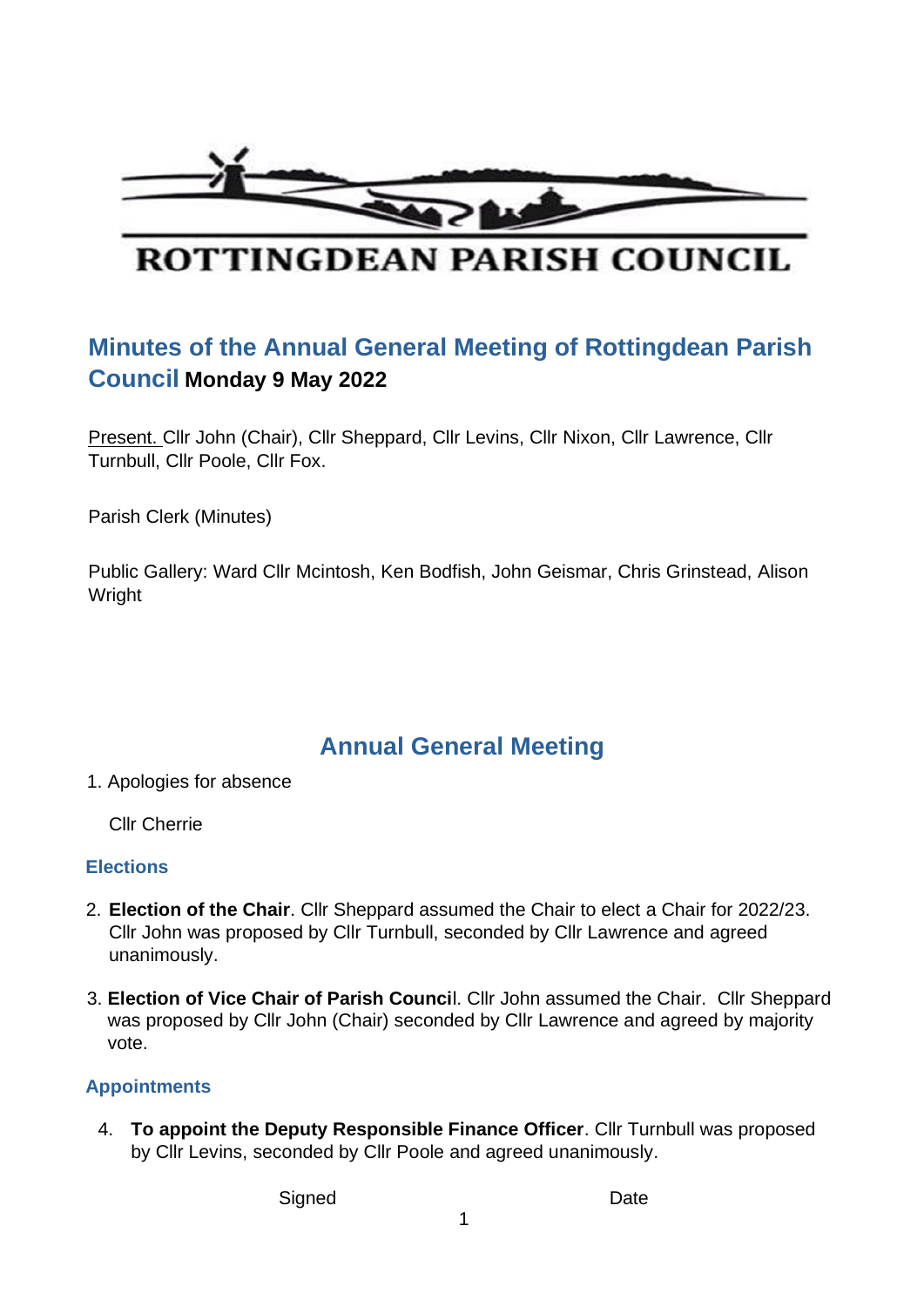### 5. **To agree Advisory Group membership and lead Councillors for 2022/23**.

- a Chair and members of the Planning Consultative Panel. Cllr Sheppard was proposed for Chair by Cllr Lawrence seconded by Cllr Poole and agreed by majority vote. Cllr Levins advised that he wished to step down from the panel. It was agreed that Cllr Poole would join the panel.
- b Chair and Parish Council members of the Beacon Hill Nature Reserve Stewardship Group. It was agreed that the Council Chair would continue to Chair the Stewardship Group and that members of the Natural Environment Advisory Group would continue to represent the Council on the Group.
- 6. **Parish Council representatives on Advisory Groups**. Project Boards and Working Groups for 2022/23.
	- a The following changes were agreed:
		- i Built Environment Cllr Levins to leave the group and Cllr Cherrie would be approached to join the group.
		- ii St Aubyns Working Group Cllr Levins to join.
- 7. Dates of Parish Council meetings for 2022/23. These were agreed.
- 8. Declarations of Parish Councillors interest in agenda items.

None

#### **Financial Regulations**

- 9. The RFO's Draft Annual Governance and Financial Report for 2022/23:
	- i. The Parish Clerk took the meeting through Part 1 of the Annual Governance Statement. The statement was agreed by Councillors and signed by the Chair and Clerk.
	- ii. The Annual Financial Statement was presented to the Council by the RFO. As the internal audit of the Financial Statement had yet to be undertaken, Councillors agreed to delegate authority to approve the statement for signature by the Chair to the Finance Subgroup once the internal audit had been completed.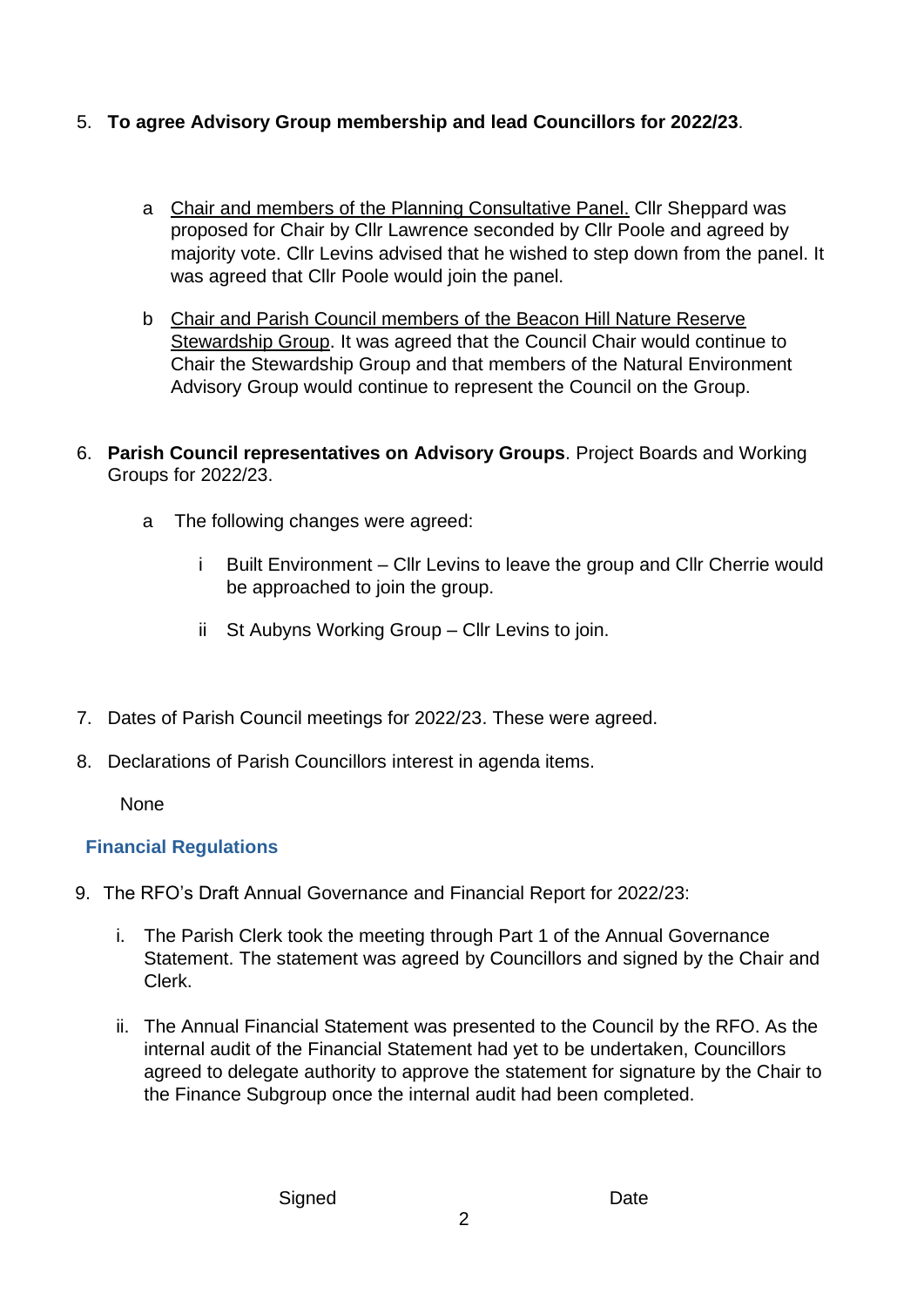#### **Parish Council Governance**

- iii. **Review of register of members' interests.** The Clerk reported that all declarations of interest were up to date.
- iv. **Review of asset register and insurance arrangements**. The Clerk advised the meeting that no assets were held by the Council and that insurance arrangements were in place.
- v. **Review of standing orders and policies**. In addition to the papers circulated the Clerk advised the meeting that:
	- a He had reviewed all standing orders and policies, revised standing orders part 1, the Planning Scrutiny Process and the Managing Projects Policy and had proposed new review dates for all standing orders and policies.
	- b The outcome of the review process and revised standing orders and policies had been agreed by the Governance Subgroup and sent to members of the Strategy and Communications advisory group.

The following points were made in discussion:

• **Cllr Sheppard** said the standing orders suggested that Advisory and Working Group should vote on their recommendations prior to bringing them to the full Council. The Clerk advised that the Standing Orders provided the possibility for this process to be adopted as required by advisory and working groups rather than mandating it. **Cllr John (Chair)** suggested that the matter be considered when the draft Terms of Reference for each group were brought before the Council.

This concluded the Annual General Meeting.

## **Ordinary Meeting**

Questions from the public:

**John Geismar** raised a concern about the fairly recent arrival of several fast-growing selfpropagated trees on the St Margaret's School side of the brick wall opposite the end of his back garden. Mr Geismar expressed concern that if the trees were permitted to grow at a rapid pace while introducing more self-propagating seeds into the adjoining earth, the light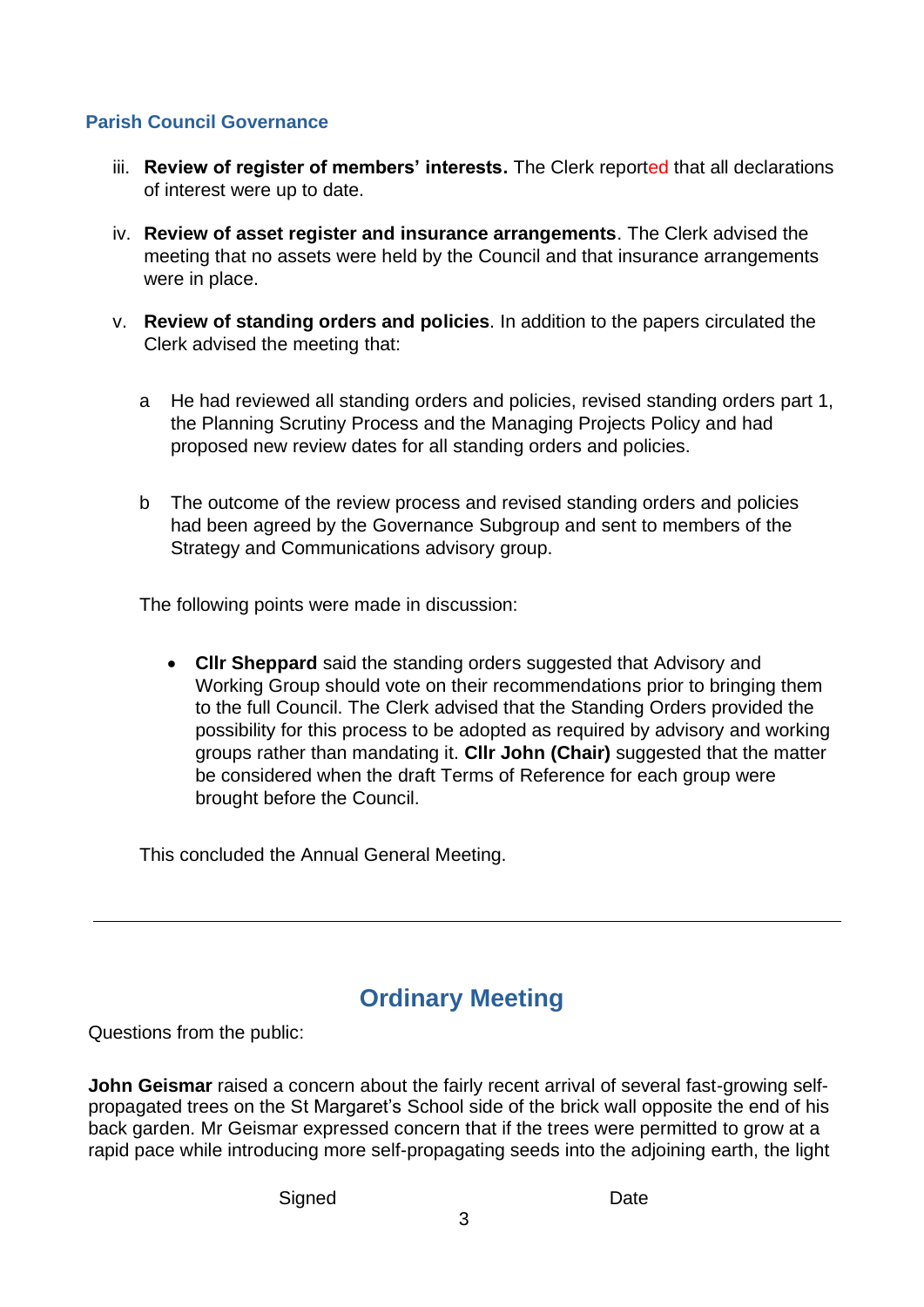and sunshine would be blocked from reaching his home and small garden. He said the school did not object to the removal of the trees and that he was prepared to cover the cost. **Cllr Turnbull** said the legislation on high hedges may be useful in persuading the City Council to remove or cut the trees although this depended on their height and type**. Cllr Turnbull** agreed to visit Mr Geismar and advise him further.

**Alison Wright** drew the Parish Council's attention to the proliferation of ivy in Whiteways Lane that was affecting the trees and smothering the natural fauna. **Cllr Turnbull** agreed to visit the site and then contact Alison.

**Chris Grinsted** asked if any progress had been made on plans to have a beacon on Beacon Hill to celebrate the Queens Platinum Jubilee and if was there any impediment to a beacon being organised by residents. **Cllr Turnbull** advised that discussion was ongoing with the local branch of the British Legion about the possibility of a beacon on Beacon Hill. **Cllr Turnbull** said that this would be a decision for Brighton and Hove City Council (BHCC) and the Parish Council's role would be to support measures to mitigate the impact on the nature reserve of a beacon. **Cllr Turnbull** added that an events licence would be needed by any applicant in order for the building and lighting of a beacon to be permitted.

#### 1. **Apologies for absence**

Cllr Cherrie

2. **Declarations of interest** 

**Cllr Turnbull** declared an interest in the grant application for Rottingdean Arts to be discussed later in the meeting.

- 3. **Agreement of the minutes of the Parish Council meeting on 4 April**. The minutes were agreed.
- 4. **Action Log.** The Clerk advised that no actions were outstanding.
- 5. **Matters Arising**. The Clerk provided the following update on the refurbishment of Park Road Toilets:
	- a The tender report for the refurbishment of Park Road Public toilets from BHCC had been received in early 2020. The Parish Council (RPC) had agreed to accept the Sussex Building quote of £48,463 + VAT.
	- b In May 2021, RPC were advised by BHCC that an electrical main needed moving before work could commence at a cost of £3,685.20 + VAT. BHCC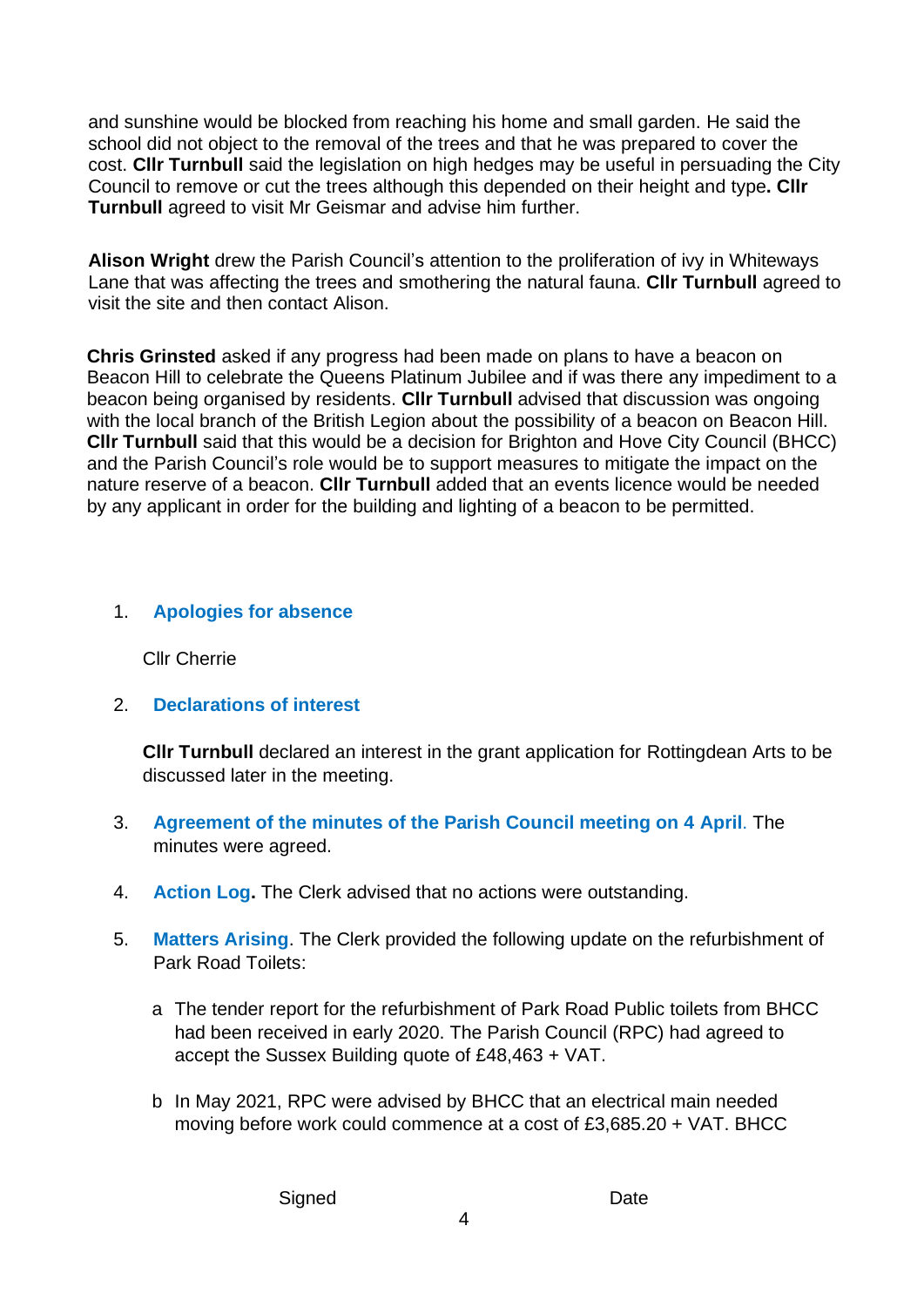agreed to pay half of these costs, leaving £1,910.50 to be paid by RPC. An additional £2000 was therefore added to the budget from the project reserve.

- c In January 2022, RPC had been informed that a steel beam was required to support the structure at a cost of £8,472.00 +VAT.
- d In March 2022, RPC had been advised that the contractor, the Sussex Building Company, had informed BHCC that, as they had submitted their original price in 2020, they would need an uplift of 25% on all costs. This was due to increasing costs of labour and materials across the construction industry. This would increase the cost to £60,578.75 + VAT. RPC were also advised that the cost and the risk of re-tendering would be equal to or greater than accepting Sussex Building's proposed increase.
- e This meant that the overall cost of the refurbishment including the structural works (as above) amounted to £69,050.75. RPC were initially asked to fund the whole increase by BHCC who had now agreed to cover half these costs requiring an additional £9500 to be transferred from the project reserve fund.

f Councillors were asked to decide if the Parish Council should agree to this additional cost.

The following points were made in discussion:

- It would be important to establish a firm date for the start of the work if approval was to be given.
- A date for commencement could not be a condition of payment but it would be legitimate to press for a start date.

Allocation of £9500 to the Park Road Toilets project was proposed by **Cllr Turnbull**, seconded by **Cllr Levins** and agreed unanimously.

#### 6. **Finance Update**

#### a **Payments and invoices**.

i The Clerk proposed the following payments for authorisation.

#### **VAT**

| <b>HMRC April</b>    | £781.13 |       |
|----------------------|---------|-------|
| C Hayes Salary April | £976.27 |       |
| C Hayes Comms (zoom) | £11.99  | £2.40 |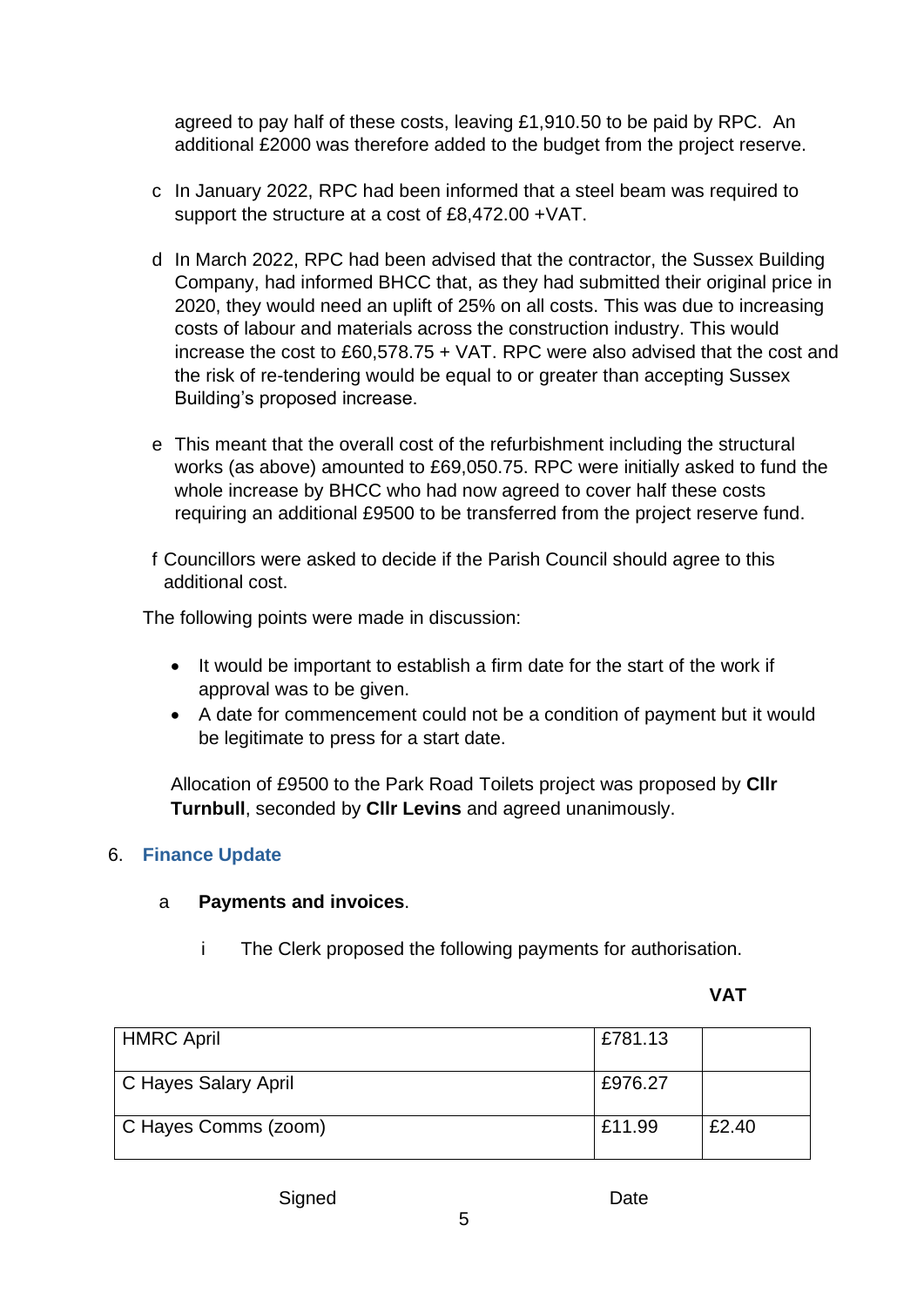| C Hayes (Annual Software Sub)   | £59.99   |        |
|---------------------------------|----------|--------|
| One Digital (St Aubyns Posters) | £389.00  | £77.80 |
| <b>Sussex All Trades</b>        | £1535.00 |        |
| <b>Insurance Premium</b>        | £261.50  |        |
| Cloudscape (Website Domain)     | £60.00   | £12.00 |
| J Whiting (St Aubyns)           | £1000    | £200   |
| Room Hire                       | £67      |        |
| <b>Total</b>                    | £5141.88 |        |

Payment was proposed by **Cllr Turnbull,** seconded by **Cllr Sheppard** and agreed unanimously.

ii The Clerk also brought the Council's attention to payments authorised under Paragraph 7 of Financial Regulations during April:

Jay Butler (Gateway Signs) £823.17 Toolkit (Comments Form)  $£30.00 (+ £6.00 VAT)$ Total **£853.17**

b **Bank balances** The Clerk advised the meeting that the bank balances at the end of April 2022 were:

| NatWest Current Account (cash     | £100.00     |
|-----------------------------------|-------------|
| <b>NatWest Reserve Account</b>    | £70,180.39  |
| <b>Unity Bank Current Account</b> | £500.30     |
| <b>Unity Bank Instant Access</b>  | £47,910.48  |
| C&C savings account               | £85,218.86  |
| <b>Cash at Bank</b>               | £203,910.03 |

- c **Budget for 2022/23.** The Clerk said that as the Parish Council had not been invoiced during 2021/22 for work to complete the Streetlighting Project and the refurbishment of Park Road Toilets, he had brought forward the amounts allocated for these projects into the Budget for 2022/23.
- d **April 2022 Accounts**. The accounts were presented to the Council by the Clerk. **Cllr Turnbull** said he had noticed that the income year-to-date columns were blank, despite income having been received. The Clerk said that this appeared to be a fault in the spreadsheet formula that he would put right and circulate a corrected version to Councillors.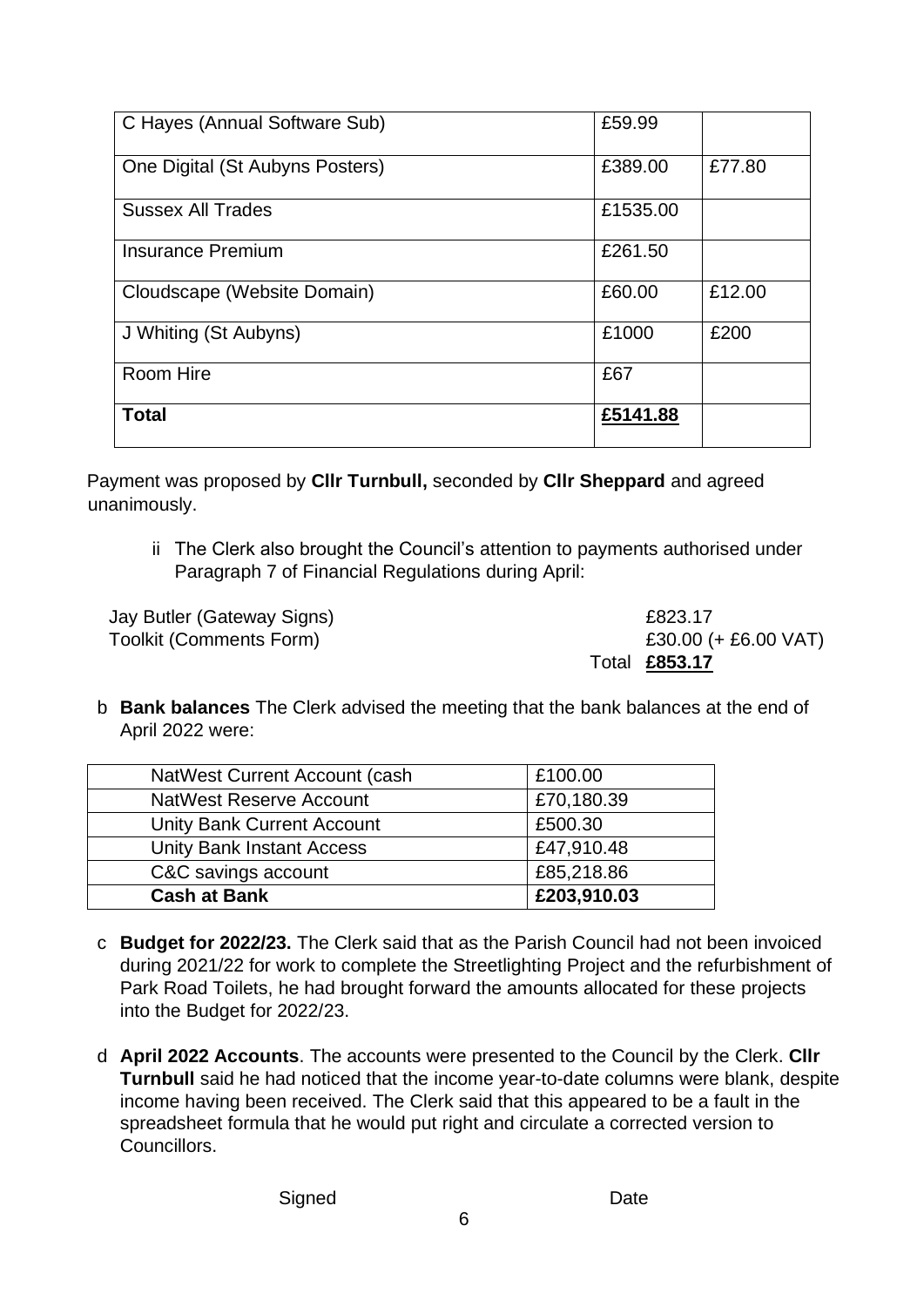## **Urgent Business**

- 7. **St Aubyns Cllr Nixon** provided the following update:
	- The matter of the lack of disabled access on the steps at the side of Field House continued to be pursued with Brighton and Hove City Council planning officers.
	- A meeting had taken place on Friday 6th May with BHCC lighting engineers, RPC and Fairfax to agree the basis for a design brief for lighting along the Twitten. BHCC had agreed to provide a quote for a lighting design assessment. BHCC had been asked if this could be funded via the sustainable transport element of the Section 106 monies, but Councillors had been told this had already been allocated.
	- The project's architect had drawn up more detailed plans for enhanced options for the Chapel and Pavilion
	- The Chapel refurbishment was due to start in mid-May and would take about 6 weeks. This would be followed by the Pavilion refurbishment.
	- Progress was being made in drawing up the contract and transfer agreement although a few important details needed to be resolved.
	- The consultation on the future use of the Field and buildings had begun with a well-attended exhibition at the Annual Village Meeting. The next stage would be to speak to local community groups and organisations and gather views from residents which would all be brought together by July.
	- Everything in the project plan was on track apart from the specification for the Field urgently needing to be agreed with the developer Fairfax.

The following points were made in discussion:

- It was disappointing that S106 funds seemed to have already been allocated while discussions about how these could be allocated were still ongoing.
- It had been assumed that Ward Councillors were to be consulted on proposals to use the funds.
- It would be important to clarify with BHCC why the Parish Council were apparently being asked to fund work to make the Twitten, a public right of way, safe. **Cllr Nixon** said that the project was proceeding one step at a time to first see if there was a practical solution to the lighting and then pursue the matter of responsibility and funding for the design.
- 8. **Lower High Street. Cllr Turnbull** provided the following update.
	- In response to concerns raised about the lack of parking and vehicular access in the consultation on the concept design, the Working Group had agreed on a revised proposal that would incorporate disabled parking and potentially a drop off points for the residents.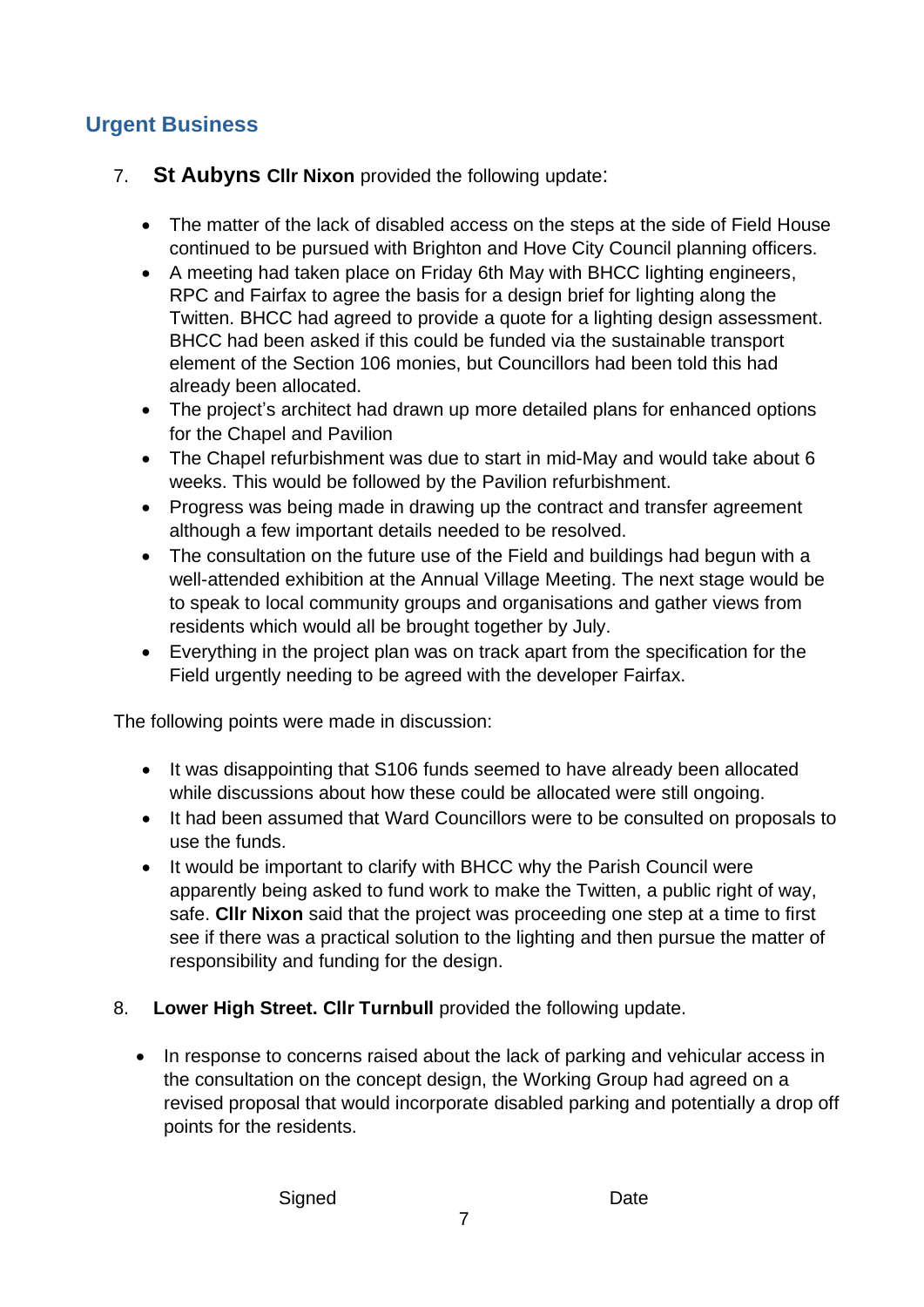- Members of the Working Group had met with Urban Movement and BHCC on 27 April and had agreed that Urban Movement (UM) would provide a response to the RPC report on the consultation results with thoughts on a more modest set of measures that would shift the balance from vehicle to pedestrian dominance of LHS and move towards the longer-term concept design. This would include thoughts on disabled and resident parking, signage to restrict vehicular access, materials and design for a raised threshold to the Lower High Street (LHS) and ideas on seating and planting. Outline cost estimates will also be provided.
- RPC would, in conjunction with BHCC colleagues, consider early opportunities to close LHS for part of a day(s) to encourage the space to be used differently and demonstrate the future potential of the space.
- Subject to approval by the Council and views from the Project Board, the Parish Council would seek a quote from UM to work up these ideas into a set of costed proposals that could be implemented.
- Subject to approval by the Council and views from the Project Board, the Parish Council would commission UM or another urban design consultancy to draw up a scheme.
- RPC would then work with BHCC (and UM) to discuss where this plan would fit within BHCC's wider Infrastructure Development Plan and how it might be funded.

## **Planning**

9. **Applications Received in April**. Cllr Sheppard took the meeting through the following applications:

#### **BH2022/01097 35 - 37 High Street Rottingdean Brighton BN2 7HE**

Installation of side entrance door to replace existing bay window, replacement of existing first floor windows with double glazed timber casement windows and new roof covering to studio workshop to rear.

Rottingdean Parish Council's planning panel had read the documentation relating to this planning application and also visited the property viewing it from the front and side. The Panel considered that the installation of a new side entrance door to replace the existing bay window would be a reasonable addition to the property and that it would in effect enhance the business use of the building by providing for more flexible usage. Additionally, the replacement of the existing first floor windows with double glazed timber casement windows would appear to be in keeping with the existing appearance of the building and would also ensure that the property is better insulated and more sustainable.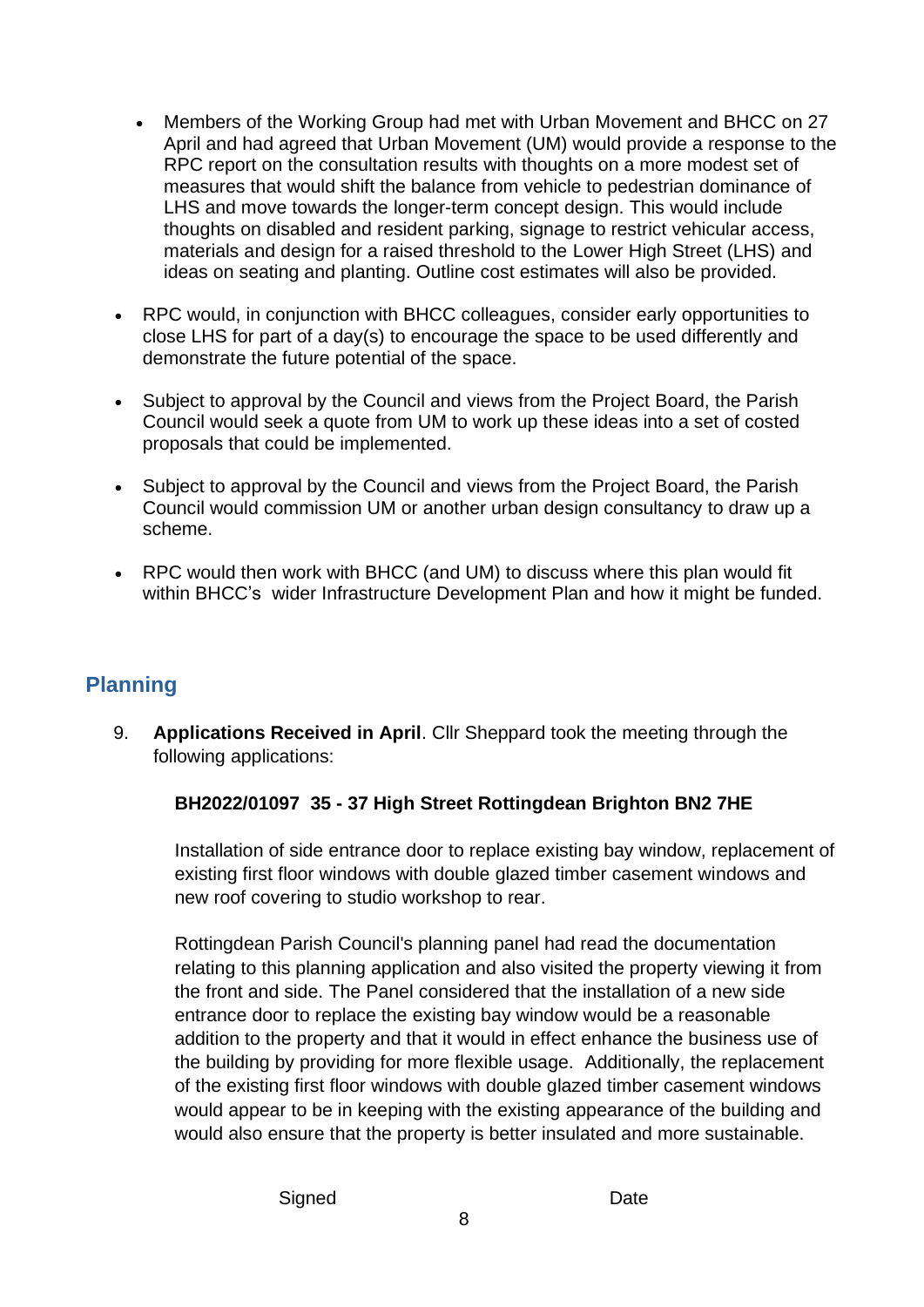Finally, the proposed new roof covering to the studio workshop at the rear of the building would not appear to negatively impact on the existing property nor significantly change the appearance of the building.

However, the Panel would expect that given the location of this property in the heart of the conservation area that these proposed changes were carefully considered to ensure that there were no negative impacts on the neighbouring vicinity.

Rottingdean Parish Council did not object to this application. (A majority decision)

### **BH2022/01140 12 New Barn Road Rottingdean Brighton BN2 7FN**

Erection of a single storey rear extension

Rottingdean Parish Council's planning panel read the documentation relating to this planning application and also visited the property viewing it from the front. The proposed erection of a single storey 3 metre extension to the rear of the property with a roof pitched at an angle of 18 degrees we considered to be in keeping with the existing build and would not unduly affect neighbouring houses.

Rottingdean Parish Council did not object to this application. (A majority decision)

In addition, **Cllr Sheppard** advised the meeting that:

- A resident had contacted RPC to ask if planning permission had been given for the new bowling green sign. They stated that they considered it to be commercialisation of a beautiful and peaceful garden space open to all. They asked if it could be removed given that the green was obvious, and anyone interested had only to speak to the players. **Cllr Sheppard** had responded saying that he would consult with the bowling club chairperson and reply in due course.
- The street naming team at BHCC had written to RPC confirming that 'Allingham Place' had now been confirmed as the name of the new street in the Meadow Vale development. Henry Allingham had been a First World War veteran and died at the age of 113, having spent his later years at St Dunstan's in Ovingdean.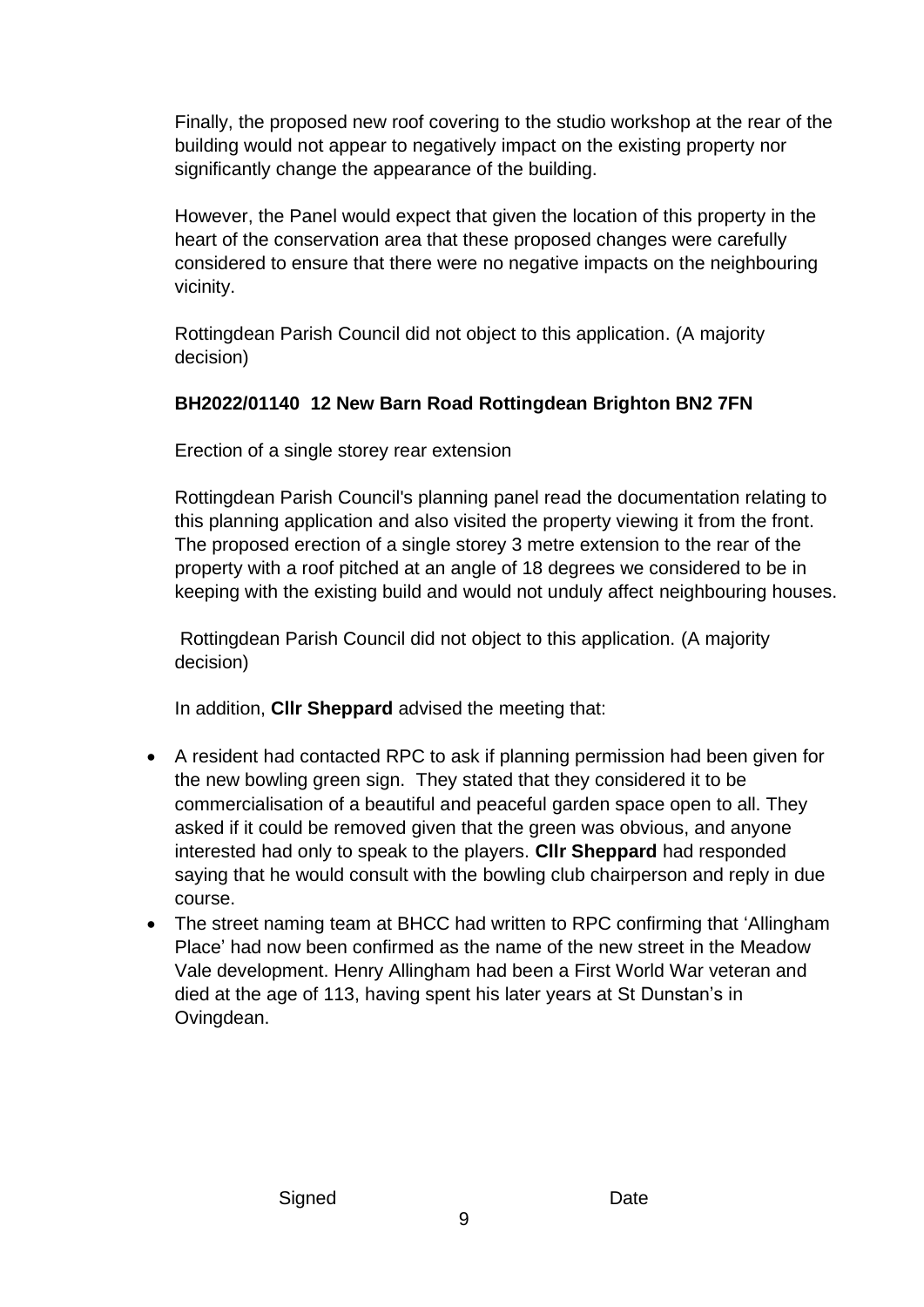## **Advisory Group Meeting Updates**

- 10. **SCAG. Cllr John (Chair)** advised the meeting that the group had not met but planned to meet in May to consider the matters discussed at the workshop.
- 11. **VCAG**. **Cllr Lawrence** provided the following update:
	- The group had received 3 grant applications:
		- o An application from Rottingdean in Bloom (RiB) for £1000 to support the planting around the village including additional planting for the Queen's Platinum Jubilee celebrations. **Cllr Lawrence** proposed approval of the RiB grant, this was seconded by **Cllr Levins** and agreed unanimously.
		- o An application for £1800 from Rottingdean Arts to support the annual programme of free concerts on the Terraces. **Cllr Lawrence** proposed approval of the Rottingdean Arts application which was seconded by **Cllr Poole** and agreed unanimously; Cllr Turnbull did not vote.
		- o A third application for £500 had been received by PARC to fund a big band at a Swing Gala fundraising event in Kipling Gardens on 30 July. The event would be ticketed with proceeds being used to fund PARC's charitable activities. In discussion, it was agreed that further information was needed to ensure that the funds raised at the event would benefit the local community. Cllr Lawrence agreed to discuss the matter with PARC.
	- **Cllrs Lawrence and Fox** advised the group that preparations for a Jubilee family picnic event to celebrate the Platinum Jubilee were well advanced. The local schools had been involved in discussion about the event and the local MP had agreed to attend. The event would run from midday to 5 pm and include a pudding competition with a bar provided by the Lions charity.
	- **Cllr Lawrence** advised that she had attended a discussion on BHCC's Active Travel policy at which the High Street planter had been discussed with the case for and against the planter put forward with some passion. This had illustrated the strength of feeling about the planter and Cllrs Lawrence and Sheppard were to give some thought to organising a discussion about the planter in the village.
- 12. NEAG. Cllr Turnbull provided the following update.
	- The potential for a beacon was undecided and a decision was awaited by BHCC. If an agreement was reached with the local branch of the British Legion, RPC would assist with mitigation of the impact on the Nature Reserve.
	- The grazing had been completed and the Friends of Beacon Hill had been consulted before the sheep had been moved, as agreed.
	- Section 106 submissions. Further discussions had taken place on disability access to Beacon Hill from Marine Drive and a concept had been developed. Beacon Hub members were to meet to consider how the disability access could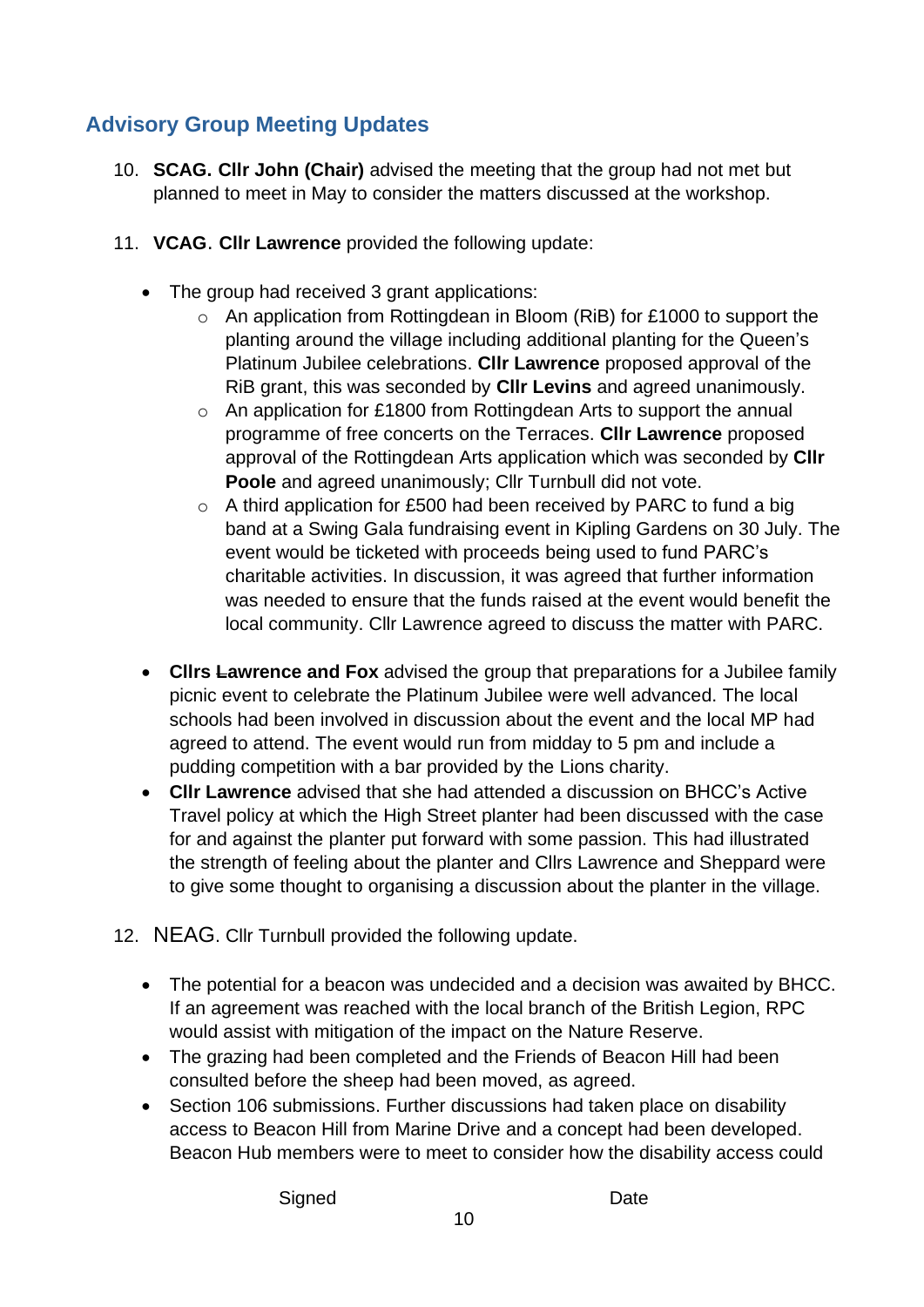be progressed. A potential pond had been designed and contact made with officials and a meeting had taken place on the Beacon but the idea seemed unlikely to progress.

- A meeting had taken place with the contractor who was sourcing the slabs for the path around the pond adjacent to the Plough. The disabled parking space had already been installed.
- The railings around the pond had been repaired but they were in a poor state and consideration was being given to more restoration. A site visit with a contractor had been made and a quote was awaited.
- Quotes had been received for a system that would introduce a wider variety of planting around the pond. The quotations were in the region of £100 per installation and further quotes are being obtained.
- The concerns about the stability of the cliff face had been followed up and a reply received from Toni Manuel the BHCC Beach Manager. She was seeking the engineers report which would be shared.
- The damaged coping slabs on the Terraces had been reported. Toni Manuel was seeking a contractor to undertake the repair. Rottingdean Arts will be repainting the Terraces and fixing the door.

### 13. BEAG. **Cllr Sheppard** provided the following update:

- The outstanding heritage lighting work had been completed. This involved the removal of two redundant columns opposite the bowling green and in Whiteway Lane and the painting of the remainder of a column also in Whiteway Lane. Cllr Sheppard had spoken directly to the BHCC lighting manager re the outstanding invoice and was reassured that it was currently being processed by the BHCC finance team.
- Cllr Sheppard had enquired when the work on the West Street car park perimeter wall would get underway and was told that a tendering process is nearing completion. Cllr Sheppard asked BHCC whether a risk assessment should be carried out, given the delay and the reason for the works. As yet a reply had not been forthcoming.
- Following the informal house to house survey in Newlands Road carried out by Cllr Nixon which showed support for the proposed change to parking restrictions, it had been confirmed by BHCC that a Traffic Regulation Order (TRO) will be issued sometime in May allowing for a 6-week formal consultation. The request for an additional TRO in St Aubyns Mead had not been accepted but would be reconsidered if the impact of the proposed parking changes in Newlands Road proved to have a negative impact on St Aubyns Mead. Residents had been informed.
- Following Storm Eunice where both toilet cubicles in the Recreation Ground were put out of action, one of the cubicles had now been reopened and reassurance had been given by BHCC Public Toilets (who have taken over from Healthmatic)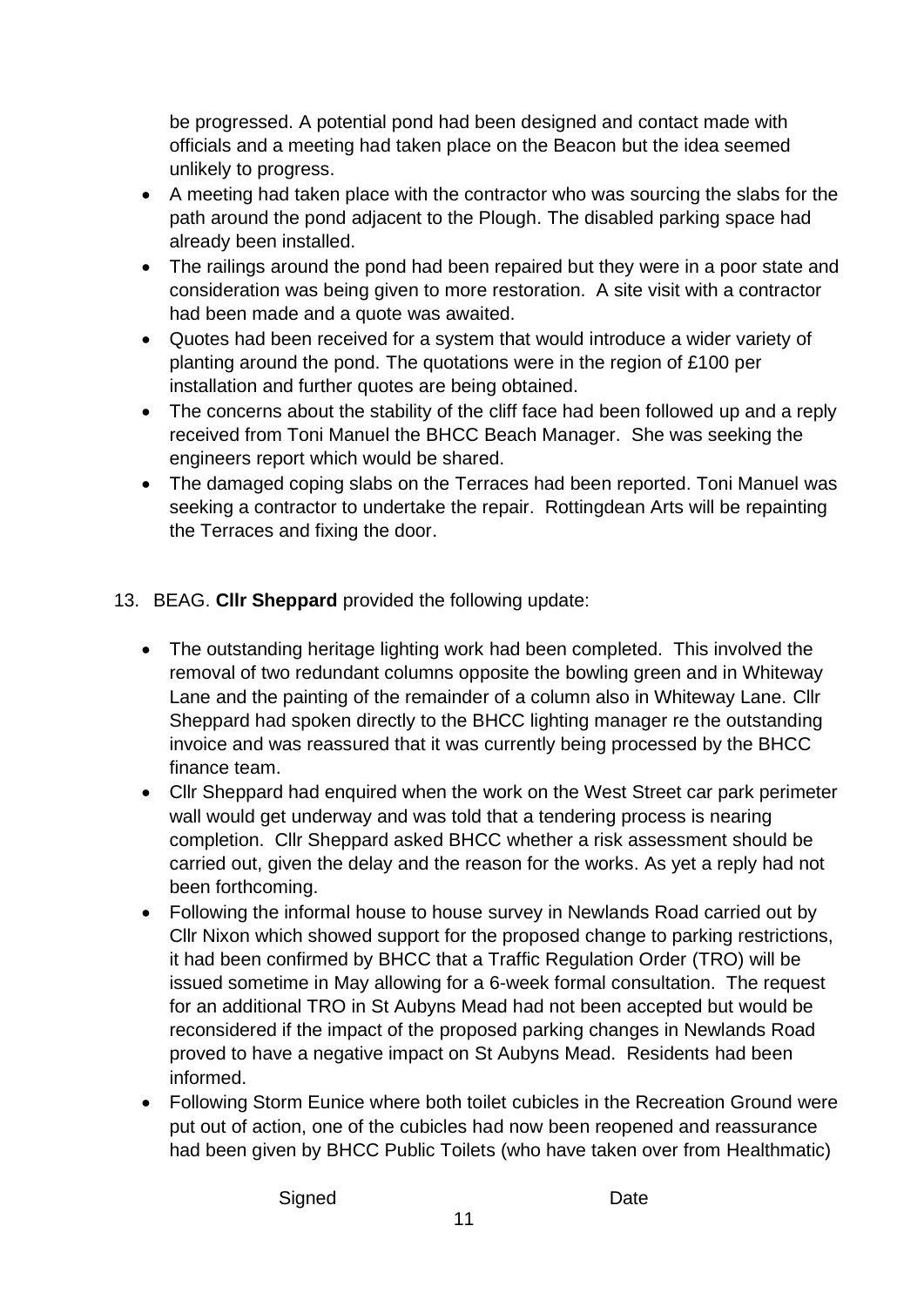that the remaining cubicle would shortly be back in operation. After BHCC had said that the replacement of the outside doors on the cubicles would be delayed for several months, Cllr Sheppard had requested that this should be reconsidered and BHCC had now promised that these works will become more of a priority.

- BEAG had reported a drain cover on the Falmer Road pavement close to the Rec entrance which had a hazardous hole in it to BHCC. This had now been replaced.
- Cllr Sheppard followed up on BEAG's initial report in February to BHCC that the variable speed sign approaching Longhill School going south had been out of action. He was told that an initial survey has been carried out but that due to health and safety reasons, before the sign can be repaired either a permanent access point would need to be cut into the embankment or temporary access arrangements put in place. Given its location near to the school, Cllr Sheppard had emphasised the importance of this road sign and had asked if it could be repaired as a matter of urgency.
- BEAG were aware that two new replacement benches had recently been installed in Kipling Gardens. A resident had written to RPC saying that they considered the benches to be unsightly and unsuitable and asked if the planning department were aware. Cllr Sheppard replied saying the benches in Kipling Gardens were the new design being used by Brighton and Hove City Council. They were easier to maintain than the former 'classic' bench design and this type of seating had a specific allocated space with arm supports for those who found this facility helpful when sitting down and standing back up. A bench of the same design had been installed in Rottingdean Recreation Ground over a year ago and had proved to be extremely popular.
- Following a request from BEAG the street sign in Park Crescent (off Park Road) had been replaced. Cllr Sheppard thanked the officer and his team who had carried out the work.
- A flickering streetlight on the A259 which was reported by BHCC in March had now been repaired.
- A large pothole on the Falmer Road going south near the variable speed sign which was reported by BEAG in March had now been repaired.
- A sign for the long stay car park which had become dislodged and had been reported by BEAG had now been repaired.
- The pedestrian railings on the A259 near to the Lower High Street junction which had been badly damaged by an HGV had been reported by BEAG and had subsequently been replaced.
- The road sign and bollard which had been badly damaged by a turning vehicle, and which had been reported by RPC at the beginning of April had now been addressed. The bollard had been reinstated and the road sign warning of speed bumps had been deemed redundant and would not be replaced.
- Following a resident raising concerns that the wooden covering on the wishing well on the Green had partly rotted, this had been reported by BEAG to City Parks.